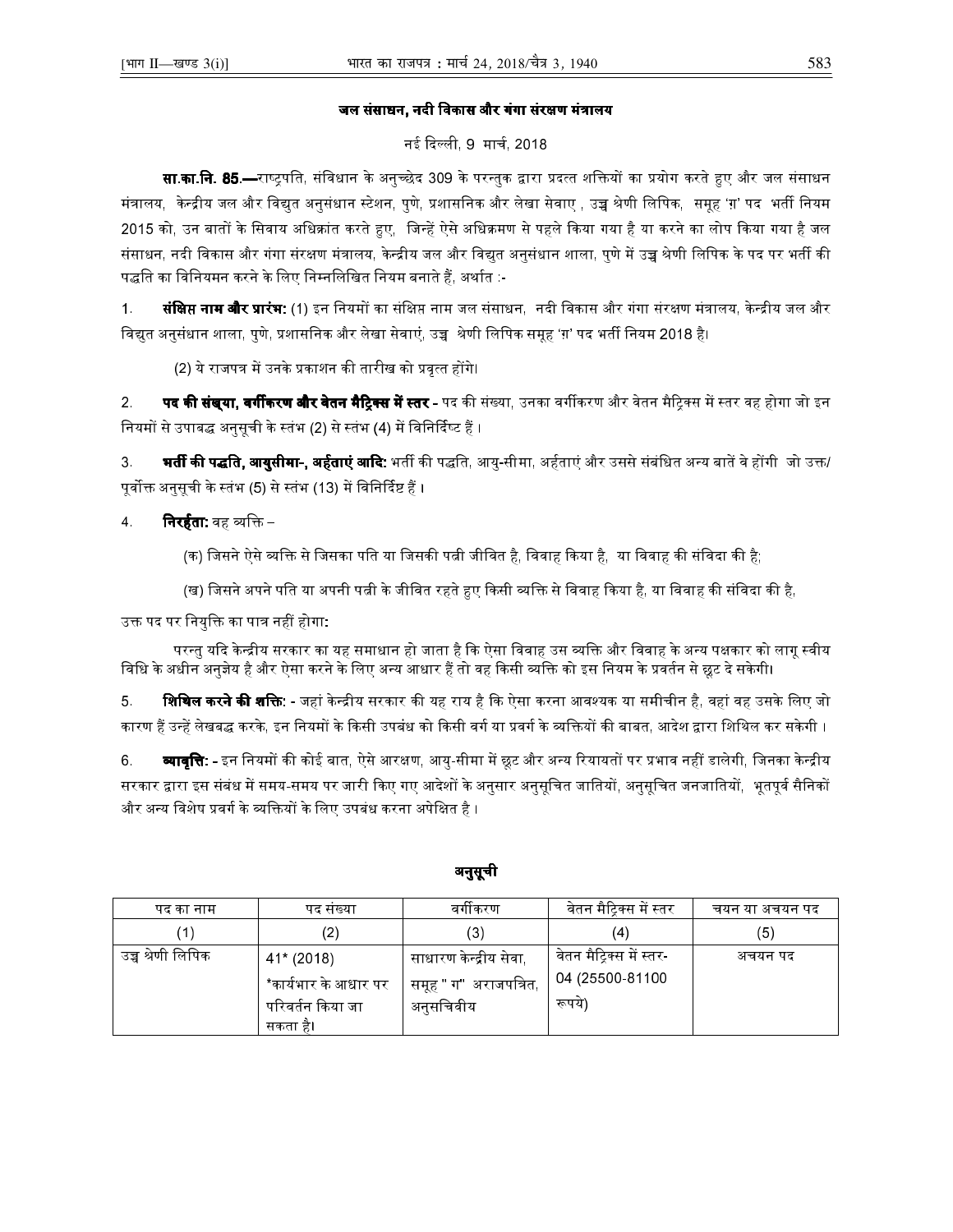| सीधे भर्ती किए जाने वाले व्यक्तियों के लिए आयु सीमा                                                                                                                                                                                                                                                                                                                                                                                                                                                                                                                                                                                                                                                                                                                                                                                                                                                                                                                           | सीधे भर्ती किए जाने  <br>वाले व्यक्तियों के लिए  <br>अपेक्षित शैक्षिक और<br>अन्य अर्हताएं | सीधे भर्ती किए जाने वाले<br>व्यक्तियों के लिए विहित आयु<br>और शैक्षिक अर्हताएं प्रोन्नत<br>व्यक्तियों की दशा में लागू होंगी<br>या नहीं |
|-------------------------------------------------------------------------------------------------------------------------------------------------------------------------------------------------------------------------------------------------------------------------------------------------------------------------------------------------------------------------------------------------------------------------------------------------------------------------------------------------------------------------------------------------------------------------------------------------------------------------------------------------------------------------------------------------------------------------------------------------------------------------------------------------------------------------------------------------------------------------------------------------------------------------------------------------------------------------------|-------------------------------------------------------------------------------------------|----------------------------------------------------------------------------------------------------------------------------------------|
| (6)                                                                                                                                                                                                                                                                                                                                                                                                                                                                                                                                                                                                                                                                                                                                                                                                                                                                                                                                                                           | (7)                                                                                       | (8)                                                                                                                                    |
| 18 और 27 वर्ष के बीच ।<br>(केन्द्रीय सरकार द्वारा समय समय पर जारी  किये गए अनुदेशों या आदेशों<br>के अनुसार  सरकारी सेवकों के लिए, सामान्य   अभ्यार्थियों  की दशा में 40<br>वर्ष तक तथा   अनुसूचित जाति या अनुसूचित जनजाति  के अभ्यर्थियों<br>की दशा में 45 वर्ष तक शिथिल की जा सकती है ।)<br><b>टिप्पण 1</b> : आयुसीमा अवधारित करने के लिए निर्णायक तारीख भारत में<br>अभ्यार्थियों से आवेदन प्राप्त करने के लिए नियत की गयी अंतिम तारीख<br>होगी। ( न कि वह अंतिम तारीख जो असम, मेघालय, अरुणाचल प्रदेश<br>मिजोरम, मणिपुर, नागालैंड, त्रिपुरा, सिक्किम, जम्मू-कश्मीर राज्य के<br>लद्दाख़ खंड, हिमाचल प्रदेश के लाहौल और स्पीति जिले तथा चम्बा जिले<br>के पांगी उप-खंड, अंडमान और निकोबार द्वीप या लक्षद्वीप के अभ्यार्थियों<br>के लिए विहित की गयी है ।)<br><b>टिप्पण 2</b> : रोज़गार कार्यालय के माध्यम से की जाने वाली भर्ती की<br>दशा में,  आयु- सीमा अवधारित करने के लिए निर्णायक तारीख वह अंतिम<br>तारीख  होगी जिस तक रोजगार कार्यालयों से नाम भेजने के लिए कहा<br>गया है। | किसी<br>मान्यताप्राप्त<br>विश्वविद्यालय से बैचलर<br>डिग्री ।                              | लागू नहीं होता                                                                                                                         |

| परिवीक्षा की अवधि, यदि<br>कोई हो                        | भर्ती की पद्धति भर्ती सीधे होगी या<br>प्रोन्नति द्वारा या प्रतिनियुक्ति या<br>आमेलन द्वारा तथा विभिन्न पद्धतियों<br>द्वारा भरी जाने वाली रिक्तियों की<br>प्रतिशतता | प्रोन्नति या प्रतिनियुक्ति या आमेलन द्वारा भर्ती की दशा में वे<br>श्रेणियां जिनसे प्रोन्नति या प्रतिनियुक्ति या आमेलन किया<br>जाएगा                                                                                                                                                                                                                                                                                                                                                                                                                                                                          |
|---------------------------------------------------------|--------------------------------------------------------------------------------------------------------------------------------------------------------------------|--------------------------------------------------------------------------------------------------------------------------------------------------------------------------------------------------------------------------------------------------------------------------------------------------------------------------------------------------------------------------------------------------------------------------------------------------------------------------------------------------------------------------------------------------------------------------------------------------------------|
| (9)                                                     | (10)                                                                                                                                                               | (11)                                                                                                                                                                                                                                                                                                                                                                                                                                                                                                                                                                                                         |
| सीधे भर्ती किए जाने वाले<br>व्यक्तियों के लिए दो वर्ष । | प्रोन्नति जिसके न हो सकने पर सीधी<br>भर्ती द्वारा ।                                                                                                                | <b>प्रोन्नति</b> : वेतन मैट्रिक्स 19900- 63200) रू( के स्तर-2 में<br>ऐसे अवर श्रेणी लिपिक, जिन्होंने, उस श्रेणी में आठ वर्ष<br>नियमित सेवा की हों ।                                                                                                                                                                                                                                                                                                                                                                                                                                                          |
|                                                         |                                                                                                                                                                    | <b>टिप्पण -</b> जहां ऐसे कनिष्ठ व्यक्तियों के संबंध में, जिन्होंने<br>अपनी अर्हक  या  पात्रता सेवा पूरी कर ली है, प्रोन्नति के लिए<br>विचार किया जा रहा हो, वहां उनके ज्येष्ठ व्यक्तियों के संबंध<br>में भी विचार किया जाएगा परंतु यह तब जब की उसके  द्वारा<br>की गई ऐसी अर्हक/पात्रता सेवा, अपेक्षित अरहक या पात्रता<br>सेवा के आधे से अधिक से या दो वर्ष से, इनमें  से जो भी कम<br>हो, कम ना हो और उन्होंने अपने ऐसे कनिष्ठ व्यक्तियों सहित,<br>जिन्होंने ऐसी अर्हक या पात्रता सेवा पहले ही पूरी कर ली है,<br>अगली उच्चतर श्रेणी में प्रोन्नति के लिए अपनी परिवीक्षा की<br>अवधि सफलता पर्वक परी कर ली टो । |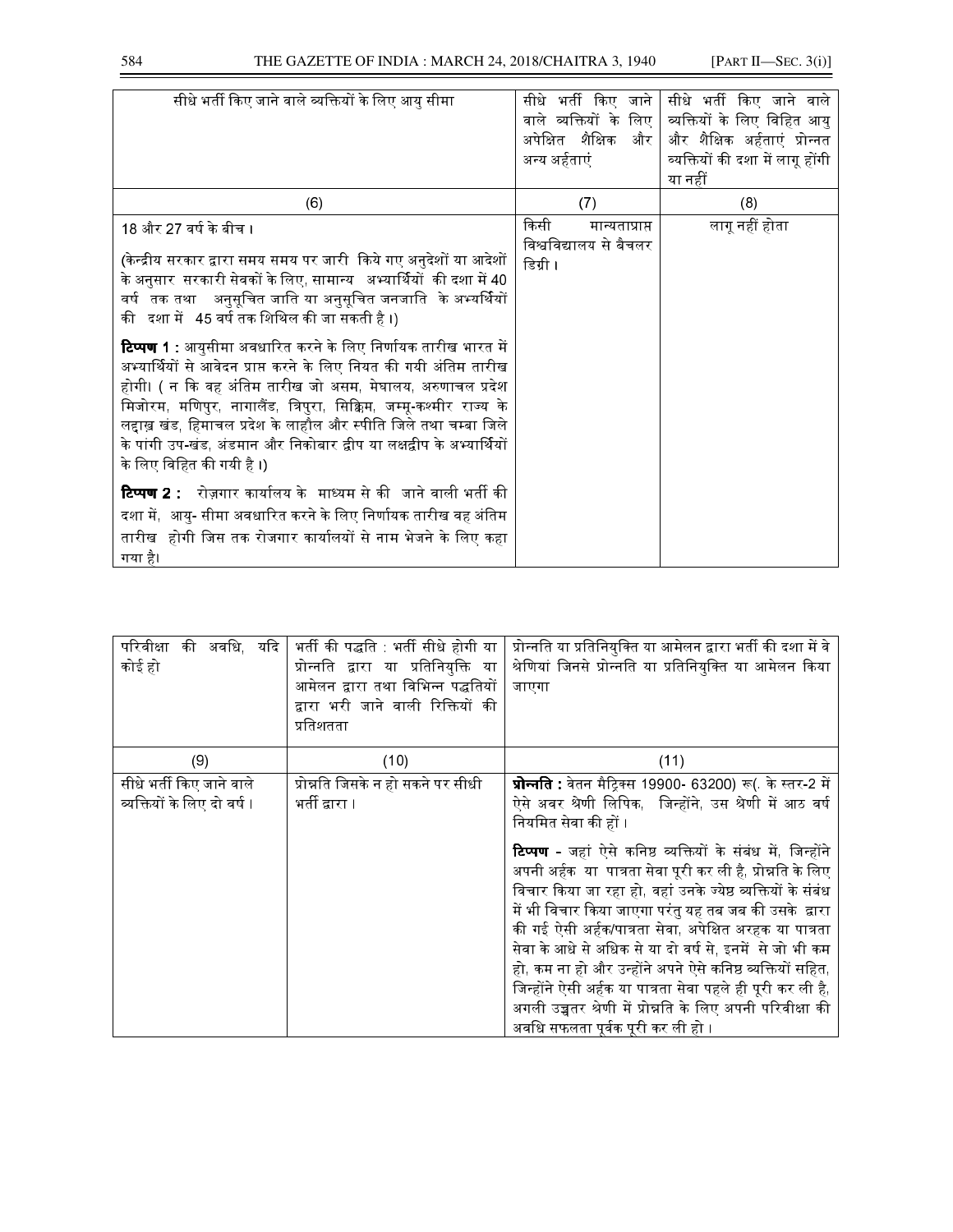|                | यदि विभागीय प्रोन्नति समिति है, तो उसकी संरचना           |          | भर्ती करने में किन परिस्थतियों में संघ लोक<br>सेवा आयोग से परामर्श किया जाएगा |
|----------------|----------------------------------------------------------|----------|-------------------------------------------------------------------------------|
|                | (12)                                                     |          | (13)                                                                          |
|                | समूह 'ग' विभागीय प्रोन्नति समिति जिसमें निम्नलिखित होंगे |          | लागूनहीं होता ।                                                               |
| 1 <sub>1</sub> | अपर निदेशक/वैज्ञानिक 'ई', केन्द्रीय जल और                |          |                                                                               |
|                | विद्युत अनुसंधान शाला, पुणे                              | —अध्यक्ष |                                                                               |
| 2 <sup>2</sup> | वैज्ञानिक 'डी', केन्द्रीय जल और विद्युत अनुसंधान         |          |                                                                               |
| शाला, पुणे     |                                                          | —सदस्य   |                                                                               |
| 3 <sup>1</sup> | केंद्रीय सरकार के अन्य मंत्रालय / विभाग से               |          |                                                                               |
|                | समूह 'क' अधिकारी                                         | —सदस्य   |                                                                               |
|                | समूह 'ग' विभागीय पुष्टी समिति जिसमें निम्नलिखित होंगे    |          |                                                                               |
| 1 <sub>1</sub> | अपर निदेशक/वैज्ञानिक 'ई', केन्द्रीय जल और                |          |                                                                               |
|                | विद्युत अनुसंधान शाला, पुणे                              | —अध्यक्ष |                                                                               |
| 2 <sub>1</sub> | वैज्ञानिक 'डी', केन्द्रीय जल और विद्युत अनुसंधान         |          |                                                                               |
| शाला, पुणे     |                                                          | —सदस्य   |                                                                               |
| 3 <sub>1</sub> | केन्द्रीय सरकार के अन्य मंत्रालय / विभाग से              |          |                                                                               |
|                | समूह 'क' अधिकारी                                         | —सदस्य   |                                                                               |

[फा. सं. ए-12018/30/2017-स्था.।।]

अमित कुमार सिंह, अवर सचिव

### **MINISTRY OF WATER RESOURCES, RIVER DEVELOPMENT AND GANGA REJUVENATION**

# New Delhi, the 9<sup>th</sup> March, 2018

**G.S.R. 85.**—In exercise of the powers conferred by the proviso to article 309 of the Constitution, and in supersession of the Ministry of Water Resources, Central Water and Power Research Station, Pune, Administrative and Accounts Services, Upper Division Clerk Group 'C' Post Recruitment Rules 2015 except as respect things done or omitted to be done before such supersession, the President hereby makes the following rules regulating the method of recruitment to the post of Upper Division Clerk, in the Ministry of Water Resources, River Development and Ganga Rejuvenation, the Central Water and Power Research Station, Pune, namely:-

1. **Short title and commencement.-** (1) These rules may be called the Ministry of Water Resources, River Development and Ganga Rejuvenation, the Central Water and Power Research Station, Pune, Administrative and Accounts Services, Upper Division Clerk, Group 'C' Post, Recruitment Rules, 2018.

(2) They shall come into force from the date of their publication in the Official Gazette.

2. **Number of post, classification, level in the pay matrix.—** The number of post, its classification, level in the pay matrix attached thereto shall be as specified in columns (2) to (4) of the Schedule annexed to these rules.

3. **Method of recruitment, age limit, qualifications, etc. -** The method of recruitment, age-limit, qualifications and other matters relating to the said post shall be as specified in columns (5) to (13) of the aforesaid Schedule.

- 4. **Disqualification. -** No person,-
	- (a) who has entered into or contracted a marriage with a person having a spouse living; or
	- (b) who, having a spouse living, has entered into or contracted a marriage with any person,

shall be eligible for appointment to the said post :

 Provided that the Central Government may, if satisfied that such marriage is permissible under the personal law applicable to such person and the other party to the marriage and that there are other grounds for so doing, exempt any person from the operation of this rule.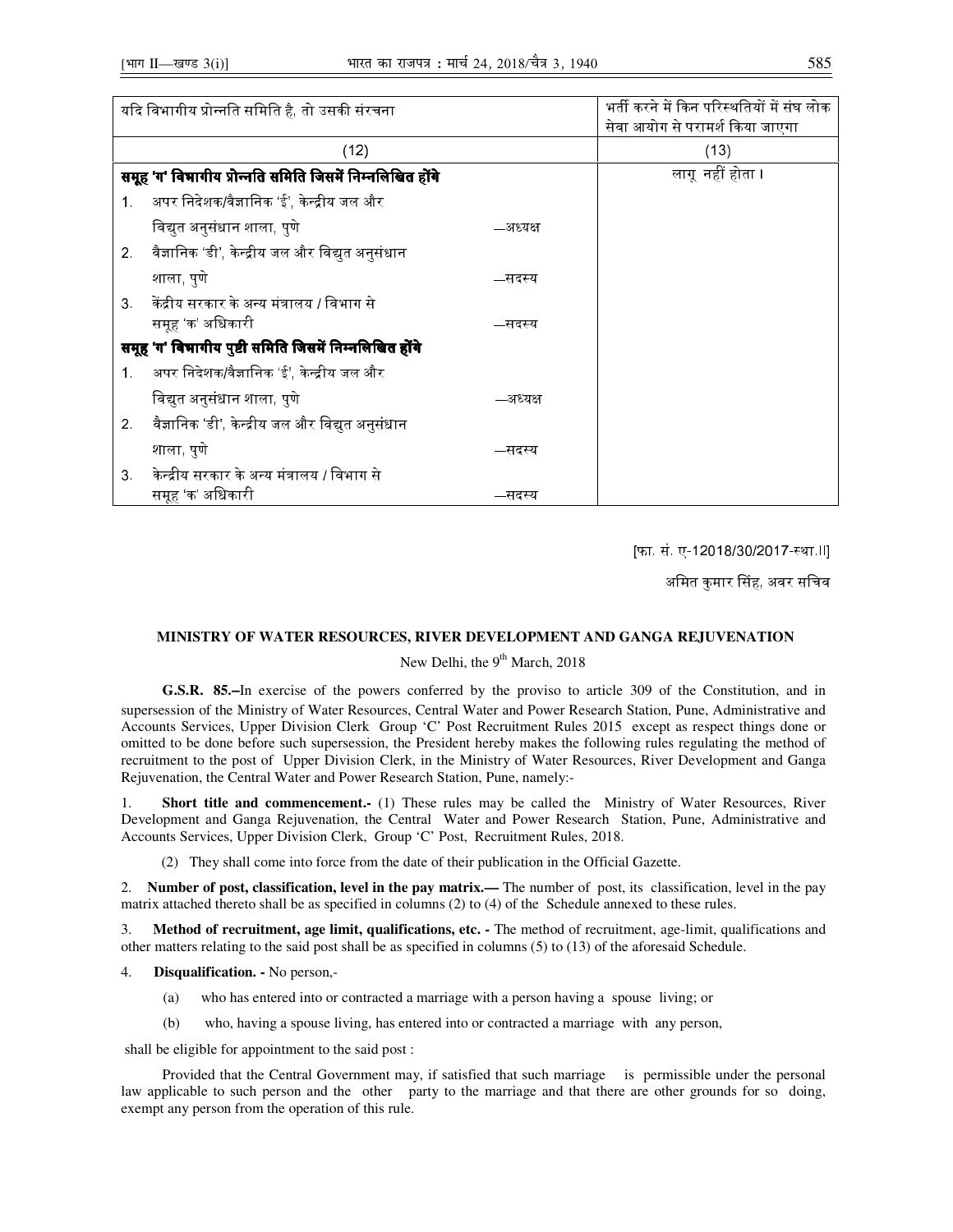5. **Power to relax.-** Where the Central Government is of the opinion that it is necessary or expedient so to do, it may, by order and for reasons to be recorded in writing relax any of the provisions of these rules with respect to any class or category of persons.

6. **Savings.-** Nothing in these rules shall affect reservation, relaxation of age-limit and oth er concessions required to be provided for the Scheduled Castes, the Scheduled Tribes, Ex-Servicemen and other special categories of persons in accordance with the orders issued by the Central Government from time to time in this regard.

| Name of post | Number of posts                 | Classification     | Level in the pay    | Whether selection post |
|--------------|---------------------------------|--------------------|---------------------|------------------------|
|              |                                 |                    | matrix              | or Non-selection post  |
|              | (2)                             |                    | (4)                 |                        |
| Upper        | $41*$                           | General Central    | Level- $04$ in pay  | Non-selection post.    |
| Division     | (2018)                          | Services Group 'C' | matrix $(Rs.25500-$ |                        |
| Clerk        | *<br>variation<br>subject<br>to | Non-Gazetted       | 81100).             |                        |
|              | dependent on workload.          | Ministerial.       |                     |                        |

#### **SCHEDULE**

| Age-limit for direct recruits                                              | Educational and other qualification required |
|----------------------------------------------------------------------------|----------------------------------------------|
|                                                                            | for direct recruits                          |
| (6)                                                                        | (7)                                          |
| Between 18 and 27 years (Relaxable for Government servants up to           | Bachelor Degree from a recognized            |
| the age of 40 years in case of general candidates and up to 45 years in    | University.                                  |
| the case of candidates belonging to the Schedules Castes or the            |                                              |
| Scheduled Tribes in accordance with the instructions or orders issued      |                                              |
| by the Central Government from time to time)                               |                                              |
|                                                                            |                                              |
| <b>Note 1:</b> The crucial date for determining the age-limit shall be the |                                              |
| closing date for receipt of applications from candidates in India (and     |                                              |
| not the closing date prescribed for those in Assam, Meghalaya,             |                                              |
| Arunachal Pradesh, Mizoram, Manipur, Nagaland, Tripura, Sikkim,            |                                              |
| Ladakh Division of Jammu and Kashmir State, Lahaul and Spiti               |                                              |
| District and Pangi Sub-Division of Chamba District of Himachal             |                                              |
| Pradesh, Andaman and Nicobar Islands or Lakshadweep)                       |                                              |
|                                                                            |                                              |
| Note 2 : In the case of recruitment made through Employment                |                                              |
| Exchange, the crucial date for determining the age-limit shall be the      |                                              |
| last date upto which the Employment Exchange is asked to submit the        |                                              |
| names.                                                                     |                                              |

| and<br>Whether<br>age<br>qualification<br>prescribed for direct<br>recruits will apply in<br>the case of promotes | Period<br>of<br>probation<br>if<br>any  | Method of recruitment<br>direct<br>whether<br>by<br>recruitment or promotion<br>deputation<br>$\alpha$<br>absorption,<br>and<br>percentage of vacancies<br>to be filled by various<br>methods | In case of recruitment by promotion or deputation<br>/absorption, grades from which promotion or<br>deputation/absorption is to be made                                                                                                                                                                                                                                                                                       |
|-------------------------------------------------------------------------------------------------------------------|-----------------------------------------|-----------------------------------------------------------------------------------------------------------------------------------------------------------------------------------------------|-------------------------------------------------------------------------------------------------------------------------------------------------------------------------------------------------------------------------------------------------------------------------------------------------------------------------------------------------------------------------------------------------------------------------------|
| (8)                                                                                                               | (9)                                     | (10)                                                                                                                                                                                          | (11)                                                                                                                                                                                                                                                                                                                                                                                                                          |
| Not applicable                                                                                                    | Two<br>years for<br>direct<br>recruits. | Promotion failing which<br>by direct recruitment.                                                                                                                                             | <b>Promotion:</b><br>Lower Division Clerk in level-02 in pay matrix (Rs.<br>19900-63200) with eight years regular service in the<br>grade.<br><b>Note:</b> Where juniors who have completed their<br>qualifying or eligibility service are being considered<br>for promotion, their senior shall also be considered<br>provided they are not short of the requisite<br>qualifying or eligibility service by more than half of |